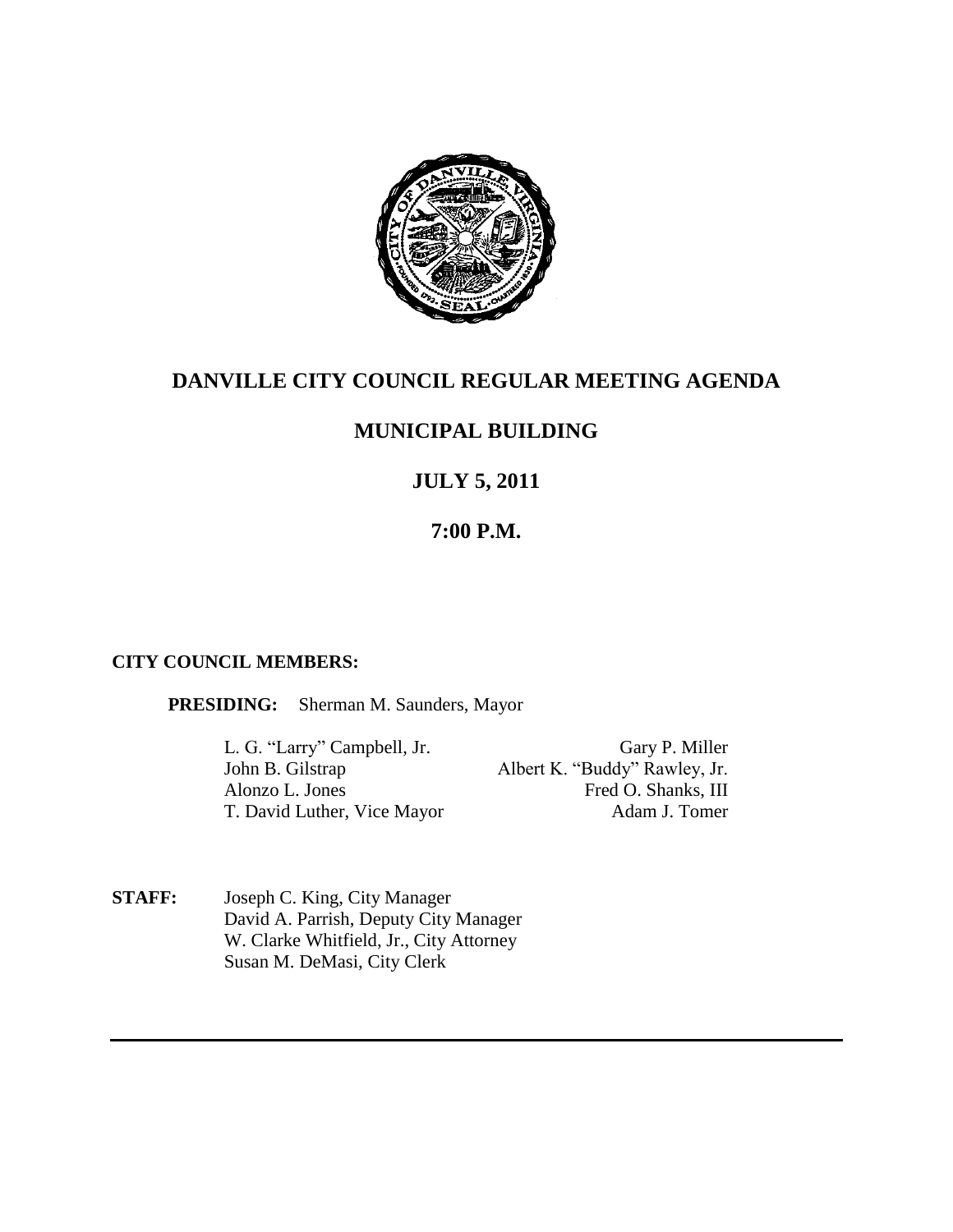# **I. MEETING CALLED TO ORDER**

# **II. ROLL CALL**

**III. INVOCATION** – Council Member L. G. "Larry" Campbell, Jr.

## **IV. PLEDGE OF ALLEGIANCE TO THE FLAG**

#### **V. ANNOUNCEMENTS AND SPECIAL RECOGNITION**

#### **VI. COMMUNICATIONS FROM VISITORS**

*Citizens who desire to speak on matters not listed on the Agenda will be heard at this time. Citizens who desire to speak on Agenda Items will be heard when the Agenda Item is considered.*

#### **VII. OLD BUSINESS**

Consideration of Approval of Minutes for the Regular Council Meeting held on June 21, 2011.

#### **VIII. NEW BUSINESS**

- A. Consideration of a Request for a Special Use Permit to Allow a Waiver of Yard Requirements at 1500 Fulton Heights. Council Letter Number 95-11
	- 1. Public Hearing
	- 2. Ordinance Granting a Special Use Permit to Allow a Waiver of Yard Requirements in Accordance with Article 3M, Section C, Item 21, of Chapter 41 of the Code of the City of Danville, Virginia, 1986, as Amended at 1500 Fulton Heights, Subject to Conditions.
- B. Consideration of an Application for a Certificate of Public Convenience and Necessity for the Operation of Six Taxicabs by Nelson Johnson. Council Letter Number 97-11
	- 1. Public Hearing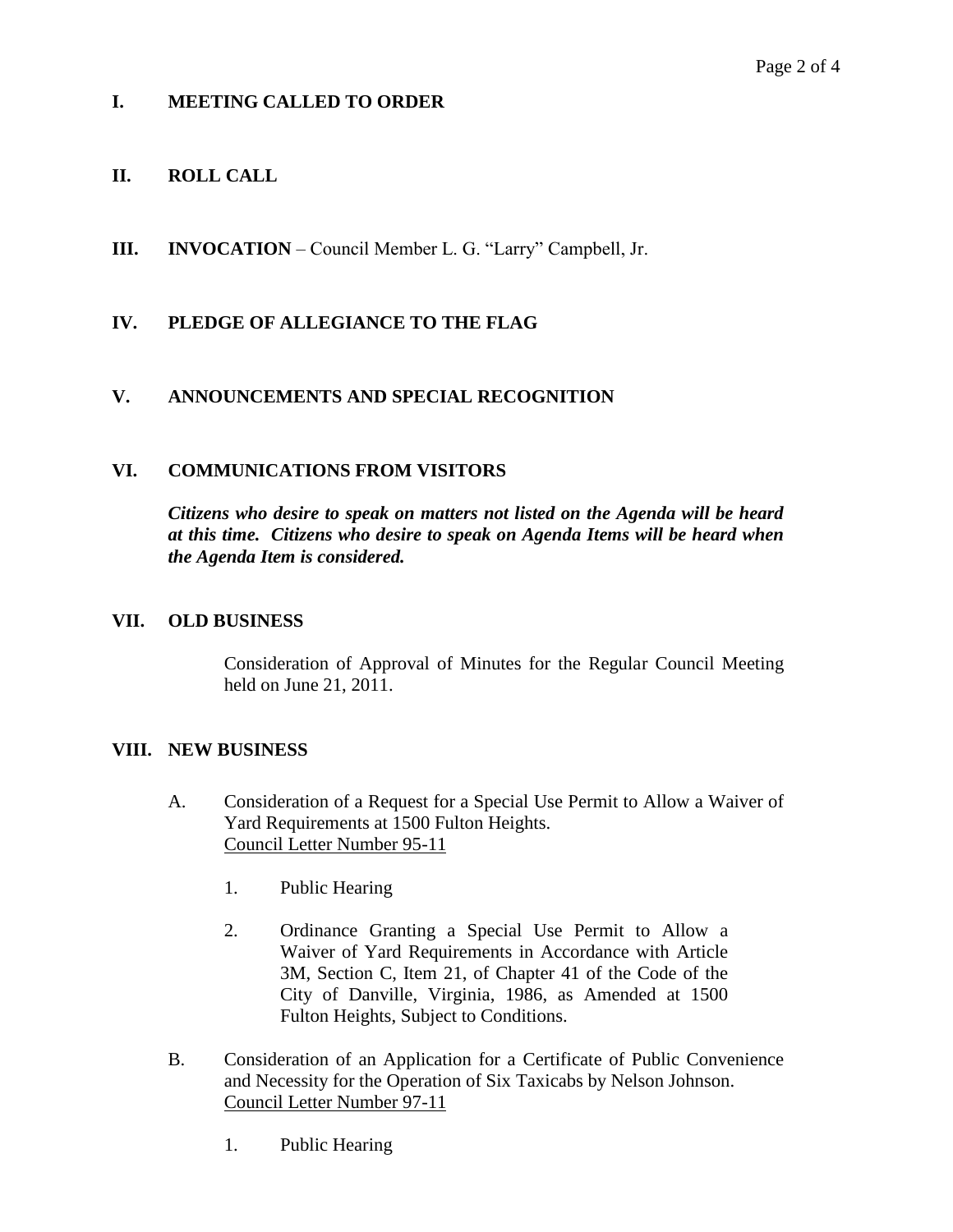- 2. Ordinance Authorizing and Approving the Issuance of a Certificate of Public Convenience and Necessity to Nelson Johnson for the Operation of Six (6) Taxicabs within the City of Danville.
- C. Consideration of Amending the Fiscal Year 2012 Budget Appropriation Ordinance for Programs funded from the Community Development Block Grant, Home Investment Partnership Funds from the U.S. Department of Housing and Urban Development. Council Letter Number 94-11
	- 1. Public Hearing
	- 2. Ordinance Amending the Fiscal Year 2012 Budget Appropriation Ordinance for Projects to be or being undertaken to Improve the Danville Community Financed with Community Development Block Grant, Home Investment Partnership Funds from the U.S. Department of Housing and Urban Development, and Estimated Program Income for a Total Appropriation of \$1,729,254. **FIRST READING**
- D. Consideration of Amending the Fiscal Year 2012 Budget Appropriation Ordinance to Provide for a Grant from the Virginia Department of Emergency Management in the Amount of \$55,000 for the Fire Department's Hazardous Materials Team. Council Letter Number 96-11

Ordinance Amending the Fiscal Year 2012 Budget Appropriation Ordinance to Provide for a Grant from the Virginia Department of Emergency Management in an Amount of \$55,000 for Upgrades to the Danville Regional Hazardous Materials Response Team and Appropriating Same.

## **FIRST READING**

E. Consideration of Repealing and Reordaining Chapter 9, entitled "Building and Development Regulations", of the Danville City Code to Update State Code and Regulation Changes and for the Proposed Creation of Additional Blight Regulations. Council Letter Number 75-11

> Ordinance Repealing and Reordaining Chapter 9, Entitled "Building and Development Regulations", of the Code of the City of Danville, Virginia, to Update State Code and Regulation Changes and the Creation of Additional Blight Regulations Located in Chapter 9, Article VI.